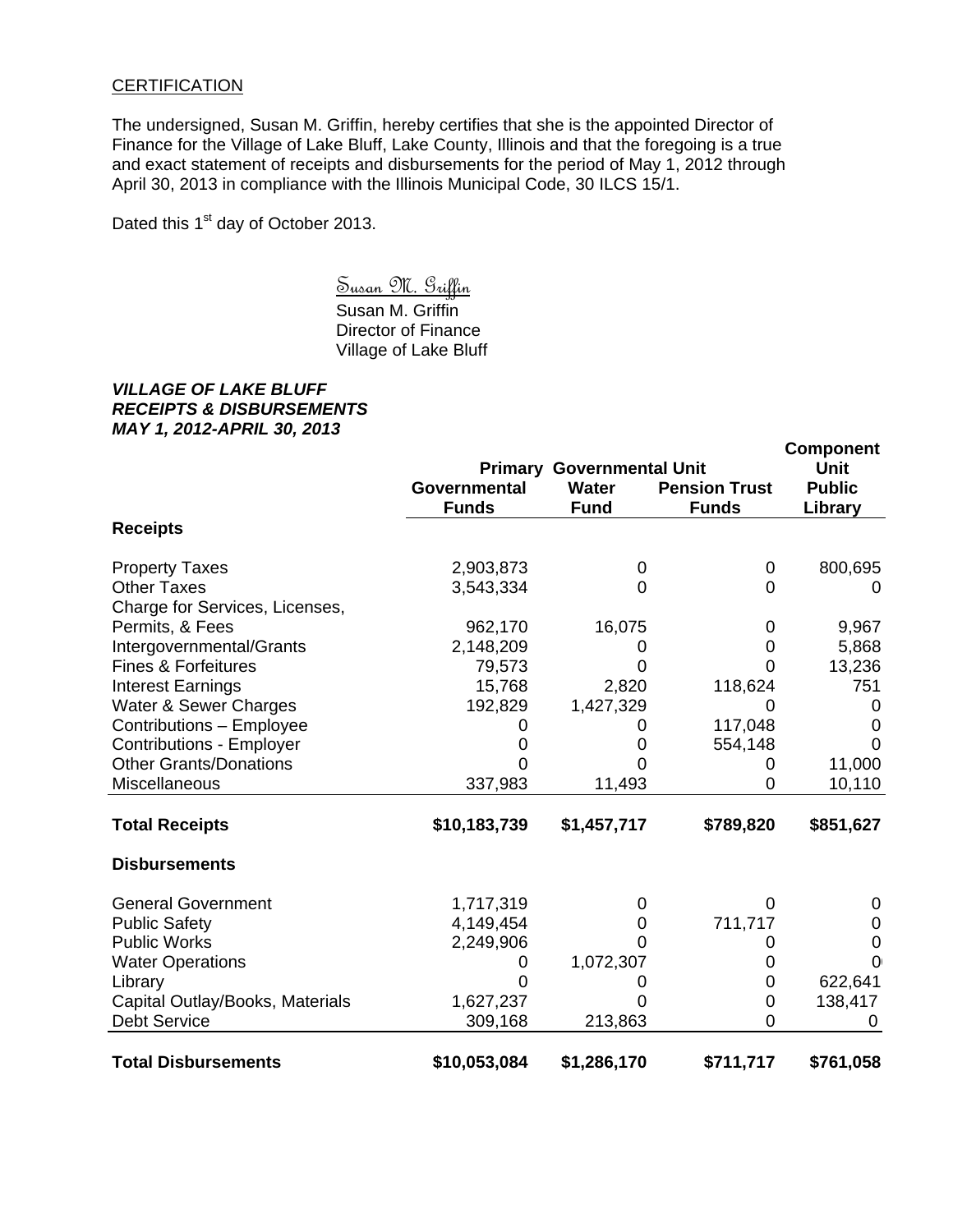## **COMPENSATION**

**Under \$25,000:** Aasi, Rummanah; Cepa, Valerie; Cordeniz, Martha; Grobelch-Schriner, Patricia; Gullberg, Anders; Harman, Mary; Herman, Tyler; Holmes, Cole; Jarvi, Eliza; Kluchka, Matthew; Kluchka, Russell; Kumar, Nitesh; Kumar, Sabrina; Leach, Marcy; Newton, Gloria; Orsini IV, Andrew: Osada, Claire; Pasquesi, Daniel; Pullan, Danielle; Ruocco, Regina; Sapp, Matthew; Sawicz, Jamie; Schur, Steven; Simpson, Sara; Sutherland, Deena; Toberman, Mick; Verbeke, Cameron; Verbeke, Kyle.

**\$25,000 to \$49,999:** Bodame, Michael; Carter, Carol; DeThorne, Carlen; Jensen, Lyndon; Korpai, Paul; Kreusch, Timothy; Sanecki, John; Patricia Trevino; Weatherall, Yulanda.

**\$50,000 to \$74,999:** Bailey, Eric; Barajaz, Lisa; Brenner, Alan; Ciolek, Gail; Draegert, Michael; Elfering, Peter; Gusterine, Nancy; Lee, Vicki; McCutcheon, Pamela; Mount, Jason; Stanick, Brandon; Tarpey, Phillip; Williams, Donna. **\$75,000 to \$99,999:** Gehrke, Erik; Hertel, Robert, Jr.; Nellessen, Gerald; Price, Merritt; Scheibl, Marlene; Schmidt, Daniel D.; Terlap, James; Vinson, Thomas. **\$100,000 to \$124,999:** Belmonte, David; Brezinski, Robert; Davidson, Lisa; Reynolds, James; Serdar, Timothy; Smizinski, Matthew; Thomas, David. **\$125,000 & over:** Gallagher, William; Griffin, Susan; Hartwig, Debby; Irvin, R. Drew; Russell, George.

| <b>VENDOR NAME</b>                      | <b>AMOUNT</b> | <b>VENDOR NAME</b>                  | <b>AMOUNT</b> |  |  |
|-----------------------------------------|---------------|-------------------------------------|---------------|--|--|
|                                         | <b>PAID</b>   |                                     | <b>PAID</b>   |  |  |
| A PLUS BUILDING SERVICES                | 20685         | CDW GOVERNMENT, INC.                | 2674          |  |  |
| ADP INC.                                | 5388          | <b>CLCJAWA</b>                      | 681076        |  |  |
| ADVANCE ENERGY SYSTEMS                  | 7400          | <b>CHAPMAN &amp; CUTLER LLP</b>     | 9750          |  |  |
| ADVANCED BUSINESS GROUP LLC             | 6618          | CHRISTOPHER BURKE ENGINEERING350903 |               |  |  |
| ADVANCED BUSINESS NETWORK\$, INC        | 30322         | <b>COMCAST</b>                      | 2653          |  |  |
| <b>AFLAC</b>                            | 6639          | COM ED                              | 55749         |  |  |
| AIR ONE EQUIPMENT, INC.                 | 180978        | COMPUTER INFORMATION SYSTEMS 22400  |               |  |  |
| ALTERNATE POWER, INC                    | 4625          | COMPUTER VIEW, INC.                 | 31324         |  |  |
| AMAZON                                  | 14807         | <b>CREEKSIDE PRINTING</b>           | 6829          |  |  |
| AMERICAN UNITED LIFE INSURANCE          | 8938          | <b>CUSTOM CARPET WHOLESALERS</b>    | 7127          |  |  |
| AT & T                                  | 32422         | DAISEY BOOK CO                      | 5614          |  |  |
| <b>BACKUP COMMUNICATIONS</b>            | 28877         | <b>DAN DALPONTE</b>                 | 2914          |  |  |
| <b>BAKER &amp; TAYLOR ENTERTAINMENT</b> | 37285         | DE MUTH INC                         | 38450         |  |  |
| PETER BAKER & SON CO.                   | 1367024       | <b>VILLAGE OF DEERFIELD</b>         | 8621          |  |  |
| <b>BANK OF AMERICA</b>                  | 4471          | <b>DELTA DENTAL</b>                 | 29562         |  |  |
| <b>BAXTER &amp; WOODMAN</b>             | 8944          | DEMCO, INC                          | 2882          |  |  |
| <b>BEACON SSI INCORPORATED</b>          | 2796          | DK ORGANICS, LLC                    | 39104         |  |  |
| <b>BELLI &amp; BELLI ARCHITECTS</b>     | 3600          | <b>EMERGENCY COMMUNICATIONS</b>     | 5000          |  |  |
| <b>BERRY TIRE &amp; AUTO</b>            | 3556          | EMPLOYEES LIFE MUTUAL COMPANY       | 5577          |  |  |
| BLUECROSS BLUE SHIELD OF IL             | 470793        | <b>FIRST BANKCARD</b>               | 13904         |  |  |
| BLUFFINGTON'S CAFE, INC.                | 6695          | FLEXIBLE BENEFIT ACCOUNT            | 10235         |  |  |
| <b>BREEZY HILL NURSERY</b>              | 19988         | <b>WILLIAM Y. FRANKS</b>            | 21724         |  |  |
| <b>COMMISSION ON ACCREDITATION</b>      | 3470          | <b>GALE</b>                         | 2753          |  |  |
| <b>CALL ONE</b>                         | 4118          | <b>GAYLORD BROS.</b>                | 5516          |  |  |
| CAPTAIN'S SECURITY CORPORATION          | 3862          | <b>GEN PUMP</b>                     | 17637         |  |  |
| CDW GOVERNMENT, INC.                    | 3999          | GEWALT HAMILTON ASSOC., INC.        | 100371        |  |  |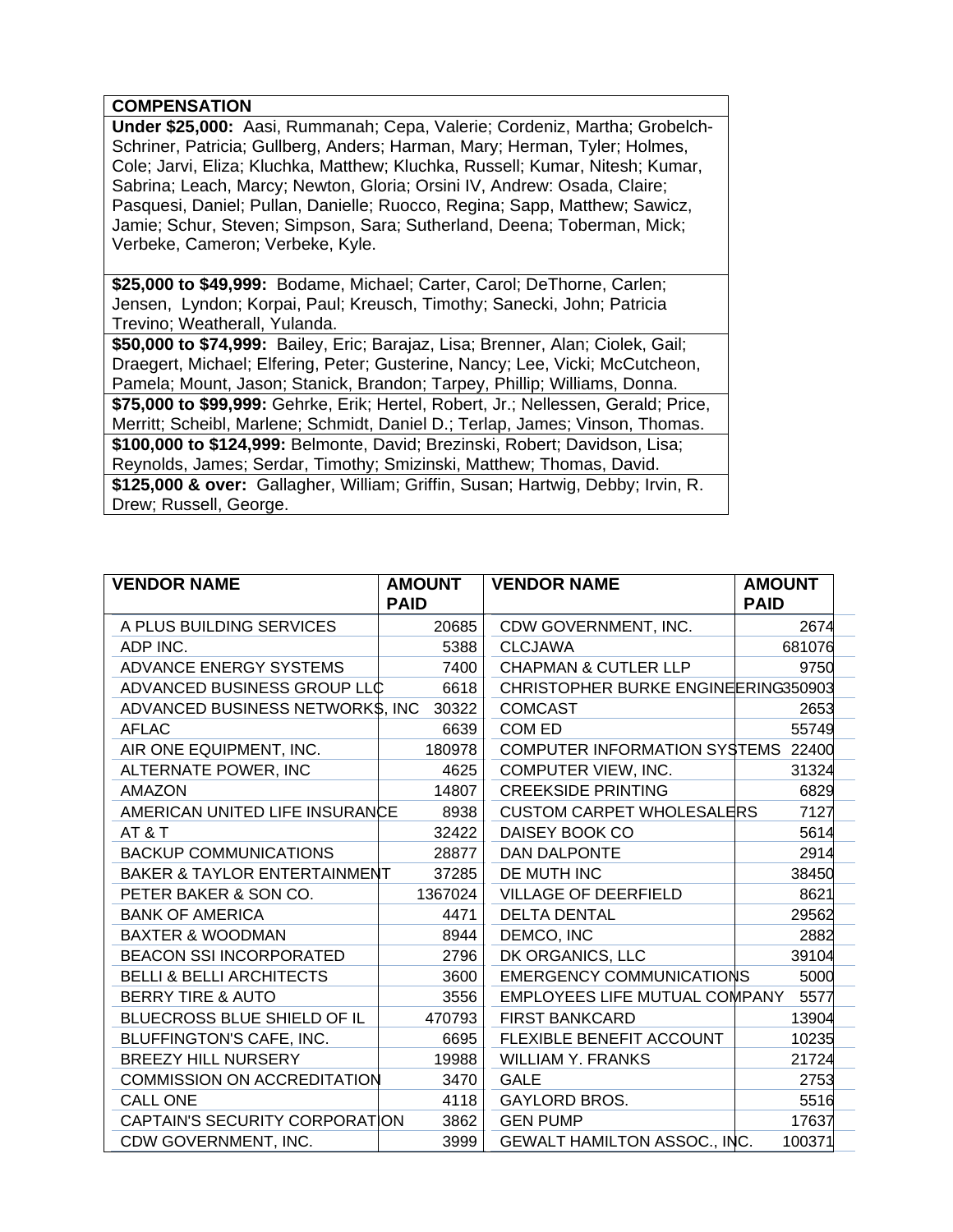| <b>WILLIAM GOODMAN</b><br>4350<br><b>MARIANI LANDSCAPE</b><br>6999<br>5563<br>MARK MEADE EXCAVATORS, INC.<br>14828<br><b>DAVID GRAF</b><br>5056<br>W. W. GRAINGER, INC.<br>5950<br><b>GREGG MARSH</b><br><b>GRECO ELECTRICAL CONTRACTORS</b><br>5853<br>MID-TOWN PETROLEUM<br>2886<br><b>GREEN CHEVROLET</b><br>MIDWEST OPERATING ENGINEERS<br>17871<br>109800<br><b>GROOT INDUSTRIES</b><br>518966<br><b>MIDWEST TAPE</b><br>2547<br><b>GUARDIAN LIFE INSURANCE CO.</b><br><b>MID AMERICAN WATER WORKS</b><br>3656<br>13581<br>H. T. STRENGER, INC.<br>42280<br>9213<br><b>MIDWESTERN TRANSPORATION &amp;</b><br>HAMPTON, LENZINI & RENWICK INC<br>8522<br><b>MILES CHEVROLET</b><br>26955<br>9631<br>10283<br><b>HARRIS</b><br><b>MINNESOTA LIFE</b><br>HAVEY COMMUNICATIONS, INC.<br>13335<br>MONROE TRUCK EQUIPMENT<br>9082<br>32713<br>HD SUPPLY WATERWORKS, LTD<br>6692<br>MORTON SALT, INC.<br>MURPHY CARPENTRY INC<br><b>HELANDERS</b><br>6486<br>3650<br>HEY AND ASSOCIATES INC<br>12573<br><b>NCC PETERSEN PRODUCTS</b><br>13105<br><b>JOHN HICKS</b><br>NORTH EAST MULTI-REGIONAL TRNG<br>2724<br>2988<br><b>HOLLAND &amp; KNIGHT LLP</b><br>182089<br><b>NORTH SHORE GAS</b><br>5758<br>IL CITY/COUNTY MANAGERS ASSN<br>43333<br>8167<br>NORTH STAR DESTINATION<br>ICMA RETIREMENT TRUST 457<br>151236<br>NORTHEASTERN IL REGIONAL<br>10691<br>NORTHERN ELECTRIC SERVICE, INC<br>IL FRATERNAL ORDER OF POLICE<br>5010<br>6455<br>IL PUBLIC SAFETY AGENCY NETWOR<br>5880<br>NORTHERN ILL POLICE ALARMISYS<br>4605<br>ILL DEPARTMENT OF EMPLOYMENT<br>17673<br>NORTHERN TRUST BANK - LOAN PMT 45881<br>NORTHWESTERN LAKE FOREST HOSP 3975<br>ILL DEPARTMENT OF REVENUE<br>162794<br>18185<br>ILL MUNICIPAL RETIREMENT FUND<br>340575<br>NORTH SUBURBAN ASPHALT<br><b>OFFICE TEAM</b><br>SPECIAL OLYMPICS - ILLINOIS<br>3107<br>9340<br><b>ILLINOIS STATE POLICE ACADEMY</b><br>2848<br>OLSON SERVICE CO.<br>88529<br><b>IMAGE SYSTEMS &amp; BUSINESS</b><br>2648<br>OPP FRANCHISING, INC.<br>11483<br>OVERDRIVE, INC<br><b>INGRAM LIBRARY SERVICES</b><br>10689<br>4260<br><b>INTEGRITY MERCHANT SOLUTIONS</b><br>2993<br>PASQUESI ELECTRIC INC.<br>5281<br>INTERNAL REVENUE SERVICE<br>4127<br>1015688<br>PEREGRINE, STIME, NEWMAN,<br>INT'L UNION OF OPER ENGINEER\$<br>5953<br>PETTY CASH<br>5415<br>PRECISION SERVICE & PARTS, INC.<br><b>IRELAND HEATING &amp; AIRCONDITION</b><br>10515<br>2890<br>PROQUEST, LLC<br><b>IRMA</b><br>270622<br>2665<br>RADICOM BUSINESS COMMUNICATION 9043<br>8726<br>KALE UNIFORMS, INC.<br>KINNUCAN CO.<br>7257<br>RECREATION ACCESSIBILITY CONS<br>6450<br>2806<br>4446<br><b>MATT KLUCHKA</b><br>RICOH AMERICAS CORPORATION<br>RUSSELL KLUCHKA<br>3387<br>2881<br>SCHAEFER, RYAN<br>TIMOTHY M KLUCHKA<br>3662<br>SCHELHAS, WILLIAM A.<br>11040<br>SCHROEDER ASPHALT SERVICES, INC 65635<br>L.E.A.D<br>5000<br>LAKE BLUFF GARDEN CLUB<br>5974<br>SIKICH, LLP<br>34827<br>LAKE BLUFF POLICE PENSION FUND<br>117049<br>SNAP-ON TOOLS<br>5175<br>LAKE BLUFF HISTORY MUSEUM<br>3130<br><b>SPEER FINANCIAL</b><br>6000<br><b>LAKE COUNTY CARES</b><br>3000<br>STAPLES ADVANTAGE<br>5912<br>LAKE/MCHENRY FIRE DEPTS., SRT<br>4975<br><b>STERLING CODIFIERS</b><br>4232<br>LAKE FOREST BANK & TRUST - BOND PMT6585<br><b>SULLIVAN PRESS</b><br>2740<br><b>CITY OF LAKE FOREST</b><br>399163<br><b>SUN-TIMES MEDIA</b><br>3889<br>LF-LB CHAMBER OF COMMERCE<br>10015<br><b>KATHLEEN SWANTON</b><br>3001<br>LANER, MUCHIN, DOMBROW, BECKER<br>16082<br>TECH SYSTEMS, INC.<br>13004<br>LECHNER & SONS UNIFORM RENTAL<br>2834<br>TELCOM INNOVATIONS GROUP, INC<br>4746<br>THE LIBRARY CORPORATION<br>6131<br>TESKA ASSOCIATES INC.<br>11990<br>12461<br>TGF ENTERPRISES, INC<br>2506<br>LIBRARY FURNITURE<br><b>LIBRARY IDEAS</b><br>THE CHEVY EXCHANGE<br>2500<br>20361 | <b>GLOBALCOM INC</b> | 6561 | <b>MARC KRESMERY LLC</b> | 61676 |
|----------------------------------------------------------------------------------------------------------------------------------------------------------------------------------------------------------------------------------------------------------------------------------------------------------------------------------------------------------------------------------------------------------------------------------------------------------------------------------------------------------------------------------------------------------------------------------------------------------------------------------------------------------------------------------------------------------------------------------------------------------------------------------------------------------------------------------------------------------------------------------------------------------------------------------------------------------------------------------------------------------------------------------------------------------------------------------------------------------------------------------------------------------------------------------------------------------------------------------------------------------------------------------------------------------------------------------------------------------------------------------------------------------------------------------------------------------------------------------------------------------------------------------------------------------------------------------------------------------------------------------------------------------------------------------------------------------------------------------------------------------------------------------------------------------------------------------------------------------------------------------------------------------------------------------------------------------------------------------------------------------------------------------------------------------------------------------------------------------------------------------------------------------------------------------------------------------------------------------------------------------------------------------------------------------------------------------------------------------------------------------------------------------------------------------------------------------------------------------------------------------------------------------------------------------------------------------------------------------------------------------------------------------------------------------------------------------------------------------------------------------------------------------------------------------------------------------------------------------------------------------------------------------------------------------------------------------------------------------------------------------------------------------------------------------------------------------------------------------------------------------------------------------------------------------------------------------------------------------------------------------------------------------------------------------------------------------------------------------------------------------------------------------------------------------------------------------------------------------------------------------------------------------------------------------------------------------------------------------------------------------------------------------------------------------------------------------------------------------------------------------------------------------------------------------------|----------------------|------|--------------------------|-------|
|                                                                                                                                                                                                                                                                                                                                                                                                                                                                                                                                                                                                                                                                                                                                                                                                                                                                                                                                                                                                                                                                                                                                                                                                                                                                                                                                                                                                                                                                                                                                                                                                                                                                                                                                                                                                                                                                                                                                                                                                                                                                                                                                                                                                                                                                                                                                                                                                                                                                                                                                                                                                                                                                                                                                                                                                                                                                                                                                                                                                                                                                                                                                                                                                                                                                                                                                                                                                                                                                                                                                                                                                                                                                                                                                                                                                                |                      |      |                          |       |
|                                                                                                                                                                                                                                                                                                                                                                                                                                                                                                                                                                                                                                                                                                                                                                                                                                                                                                                                                                                                                                                                                                                                                                                                                                                                                                                                                                                                                                                                                                                                                                                                                                                                                                                                                                                                                                                                                                                                                                                                                                                                                                                                                                                                                                                                                                                                                                                                                                                                                                                                                                                                                                                                                                                                                                                                                                                                                                                                                                                                                                                                                                                                                                                                                                                                                                                                                                                                                                                                                                                                                                                                                                                                                                                                                                                                                |                      |      |                          |       |
|                                                                                                                                                                                                                                                                                                                                                                                                                                                                                                                                                                                                                                                                                                                                                                                                                                                                                                                                                                                                                                                                                                                                                                                                                                                                                                                                                                                                                                                                                                                                                                                                                                                                                                                                                                                                                                                                                                                                                                                                                                                                                                                                                                                                                                                                                                                                                                                                                                                                                                                                                                                                                                                                                                                                                                                                                                                                                                                                                                                                                                                                                                                                                                                                                                                                                                                                                                                                                                                                                                                                                                                                                                                                                                                                                                                                                |                      |      |                          |       |
|                                                                                                                                                                                                                                                                                                                                                                                                                                                                                                                                                                                                                                                                                                                                                                                                                                                                                                                                                                                                                                                                                                                                                                                                                                                                                                                                                                                                                                                                                                                                                                                                                                                                                                                                                                                                                                                                                                                                                                                                                                                                                                                                                                                                                                                                                                                                                                                                                                                                                                                                                                                                                                                                                                                                                                                                                                                                                                                                                                                                                                                                                                                                                                                                                                                                                                                                                                                                                                                                                                                                                                                                                                                                                                                                                                                                                |                      |      |                          |       |
|                                                                                                                                                                                                                                                                                                                                                                                                                                                                                                                                                                                                                                                                                                                                                                                                                                                                                                                                                                                                                                                                                                                                                                                                                                                                                                                                                                                                                                                                                                                                                                                                                                                                                                                                                                                                                                                                                                                                                                                                                                                                                                                                                                                                                                                                                                                                                                                                                                                                                                                                                                                                                                                                                                                                                                                                                                                                                                                                                                                                                                                                                                                                                                                                                                                                                                                                                                                                                                                                                                                                                                                                                                                                                                                                                                                                                |                      |      |                          |       |
|                                                                                                                                                                                                                                                                                                                                                                                                                                                                                                                                                                                                                                                                                                                                                                                                                                                                                                                                                                                                                                                                                                                                                                                                                                                                                                                                                                                                                                                                                                                                                                                                                                                                                                                                                                                                                                                                                                                                                                                                                                                                                                                                                                                                                                                                                                                                                                                                                                                                                                                                                                                                                                                                                                                                                                                                                                                                                                                                                                                                                                                                                                                                                                                                                                                                                                                                                                                                                                                                                                                                                                                                                                                                                                                                                                                                                |                      |      |                          |       |
|                                                                                                                                                                                                                                                                                                                                                                                                                                                                                                                                                                                                                                                                                                                                                                                                                                                                                                                                                                                                                                                                                                                                                                                                                                                                                                                                                                                                                                                                                                                                                                                                                                                                                                                                                                                                                                                                                                                                                                                                                                                                                                                                                                                                                                                                                                                                                                                                                                                                                                                                                                                                                                                                                                                                                                                                                                                                                                                                                                                                                                                                                                                                                                                                                                                                                                                                                                                                                                                                                                                                                                                                                                                                                                                                                                                                                |                      |      |                          |       |
|                                                                                                                                                                                                                                                                                                                                                                                                                                                                                                                                                                                                                                                                                                                                                                                                                                                                                                                                                                                                                                                                                                                                                                                                                                                                                                                                                                                                                                                                                                                                                                                                                                                                                                                                                                                                                                                                                                                                                                                                                                                                                                                                                                                                                                                                                                                                                                                                                                                                                                                                                                                                                                                                                                                                                                                                                                                                                                                                                                                                                                                                                                                                                                                                                                                                                                                                                                                                                                                                                                                                                                                                                                                                                                                                                                                                                |                      |      |                          |       |
|                                                                                                                                                                                                                                                                                                                                                                                                                                                                                                                                                                                                                                                                                                                                                                                                                                                                                                                                                                                                                                                                                                                                                                                                                                                                                                                                                                                                                                                                                                                                                                                                                                                                                                                                                                                                                                                                                                                                                                                                                                                                                                                                                                                                                                                                                                                                                                                                                                                                                                                                                                                                                                                                                                                                                                                                                                                                                                                                                                                                                                                                                                                                                                                                                                                                                                                                                                                                                                                                                                                                                                                                                                                                                                                                                                                                                |                      |      |                          |       |
|                                                                                                                                                                                                                                                                                                                                                                                                                                                                                                                                                                                                                                                                                                                                                                                                                                                                                                                                                                                                                                                                                                                                                                                                                                                                                                                                                                                                                                                                                                                                                                                                                                                                                                                                                                                                                                                                                                                                                                                                                                                                                                                                                                                                                                                                                                                                                                                                                                                                                                                                                                                                                                                                                                                                                                                                                                                                                                                                                                                                                                                                                                                                                                                                                                                                                                                                                                                                                                                                                                                                                                                                                                                                                                                                                                                                                |                      |      |                          |       |
|                                                                                                                                                                                                                                                                                                                                                                                                                                                                                                                                                                                                                                                                                                                                                                                                                                                                                                                                                                                                                                                                                                                                                                                                                                                                                                                                                                                                                                                                                                                                                                                                                                                                                                                                                                                                                                                                                                                                                                                                                                                                                                                                                                                                                                                                                                                                                                                                                                                                                                                                                                                                                                                                                                                                                                                                                                                                                                                                                                                                                                                                                                                                                                                                                                                                                                                                                                                                                                                                                                                                                                                                                                                                                                                                                                                                                |                      |      |                          |       |
|                                                                                                                                                                                                                                                                                                                                                                                                                                                                                                                                                                                                                                                                                                                                                                                                                                                                                                                                                                                                                                                                                                                                                                                                                                                                                                                                                                                                                                                                                                                                                                                                                                                                                                                                                                                                                                                                                                                                                                                                                                                                                                                                                                                                                                                                                                                                                                                                                                                                                                                                                                                                                                                                                                                                                                                                                                                                                                                                                                                                                                                                                                                                                                                                                                                                                                                                                                                                                                                                                                                                                                                                                                                                                                                                                                                                                |                      |      |                          |       |
|                                                                                                                                                                                                                                                                                                                                                                                                                                                                                                                                                                                                                                                                                                                                                                                                                                                                                                                                                                                                                                                                                                                                                                                                                                                                                                                                                                                                                                                                                                                                                                                                                                                                                                                                                                                                                                                                                                                                                                                                                                                                                                                                                                                                                                                                                                                                                                                                                                                                                                                                                                                                                                                                                                                                                                                                                                                                                                                                                                                                                                                                                                                                                                                                                                                                                                                                                                                                                                                                                                                                                                                                                                                                                                                                                                                                                |                      |      |                          |       |
|                                                                                                                                                                                                                                                                                                                                                                                                                                                                                                                                                                                                                                                                                                                                                                                                                                                                                                                                                                                                                                                                                                                                                                                                                                                                                                                                                                                                                                                                                                                                                                                                                                                                                                                                                                                                                                                                                                                                                                                                                                                                                                                                                                                                                                                                                                                                                                                                                                                                                                                                                                                                                                                                                                                                                                                                                                                                                                                                                                                                                                                                                                                                                                                                                                                                                                                                                                                                                                                                                                                                                                                                                                                                                                                                                                                                                |                      |      |                          |       |
|                                                                                                                                                                                                                                                                                                                                                                                                                                                                                                                                                                                                                                                                                                                                                                                                                                                                                                                                                                                                                                                                                                                                                                                                                                                                                                                                                                                                                                                                                                                                                                                                                                                                                                                                                                                                                                                                                                                                                                                                                                                                                                                                                                                                                                                                                                                                                                                                                                                                                                                                                                                                                                                                                                                                                                                                                                                                                                                                                                                                                                                                                                                                                                                                                                                                                                                                                                                                                                                                                                                                                                                                                                                                                                                                                                                                                |                      |      |                          |       |
|                                                                                                                                                                                                                                                                                                                                                                                                                                                                                                                                                                                                                                                                                                                                                                                                                                                                                                                                                                                                                                                                                                                                                                                                                                                                                                                                                                                                                                                                                                                                                                                                                                                                                                                                                                                                                                                                                                                                                                                                                                                                                                                                                                                                                                                                                                                                                                                                                                                                                                                                                                                                                                                                                                                                                                                                                                                                                                                                                                                                                                                                                                                                                                                                                                                                                                                                                                                                                                                                                                                                                                                                                                                                                                                                                                                                                |                      |      |                          |       |
|                                                                                                                                                                                                                                                                                                                                                                                                                                                                                                                                                                                                                                                                                                                                                                                                                                                                                                                                                                                                                                                                                                                                                                                                                                                                                                                                                                                                                                                                                                                                                                                                                                                                                                                                                                                                                                                                                                                                                                                                                                                                                                                                                                                                                                                                                                                                                                                                                                                                                                                                                                                                                                                                                                                                                                                                                                                                                                                                                                                                                                                                                                                                                                                                                                                                                                                                                                                                                                                                                                                                                                                                                                                                                                                                                                                                                |                      |      |                          |       |
|                                                                                                                                                                                                                                                                                                                                                                                                                                                                                                                                                                                                                                                                                                                                                                                                                                                                                                                                                                                                                                                                                                                                                                                                                                                                                                                                                                                                                                                                                                                                                                                                                                                                                                                                                                                                                                                                                                                                                                                                                                                                                                                                                                                                                                                                                                                                                                                                                                                                                                                                                                                                                                                                                                                                                                                                                                                                                                                                                                                                                                                                                                                                                                                                                                                                                                                                                                                                                                                                                                                                                                                                                                                                                                                                                                                                                |                      |      |                          |       |
|                                                                                                                                                                                                                                                                                                                                                                                                                                                                                                                                                                                                                                                                                                                                                                                                                                                                                                                                                                                                                                                                                                                                                                                                                                                                                                                                                                                                                                                                                                                                                                                                                                                                                                                                                                                                                                                                                                                                                                                                                                                                                                                                                                                                                                                                                                                                                                                                                                                                                                                                                                                                                                                                                                                                                                                                                                                                                                                                                                                                                                                                                                                                                                                                                                                                                                                                                                                                                                                                                                                                                                                                                                                                                                                                                                                                                |                      |      |                          |       |
|                                                                                                                                                                                                                                                                                                                                                                                                                                                                                                                                                                                                                                                                                                                                                                                                                                                                                                                                                                                                                                                                                                                                                                                                                                                                                                                                                                                                                                                                                                                                                                                                                                                                                                                                                                                                                                                                                                                                                                                                                                                                                                                                                                                                                                                                                                                                                                                                                                                                                                                                                                                                                                                                                                                                                                                                                                                                                                                                                                                                                                                                                                                                                                                                                                                                                                                                                                                                                                                                                                                                                                                                                                                                                                                                                                                                                |                      |      |                          |       |
|                                                                                                                                                                                                                                                                                                                                                                                                                                                                                                                                                                                                                                                                                                                                                                                                                                                                                                                                                                                                                                                                                                                                                                                                                                                                                                                                                                                                                                                                                                                                                                                                                                                                                                                                                                                                                                                                                                                                                                                                                                                                                                                                                                                                                                                                                                                                                                                                                                                                                                                                                                                                                                                                                                                                                                                                                                                                                                                                                                                                                                                                                                                                                                                                                                                                                                                                                                                                                                                                                                                                                                                                                                                                                                                                                                                                                |                      |      |                          |       |
|                                                                                                                                                                                                                                                                                                                                                                                                                                                                                                                                                                                                                                                                                                                                                                                                                                                                                                                                                                                                                                                                                                                                                                                                                                                                                                                                                                                                                                                                                                                                                                                                                                                                                                                                                                                                                                                                                                                                                                                                                                                                                                                                                                                                                                                                                                                                                                                                                                                                                                                                                                                                                                                                                                                                                                                                                                                                                                                                                                                                                                                                                                                                                                                                                                                                                                                                                                                                                                                                                                                                                                                                                                                                                                                                                                                                                |                      |      |                          |       |
|                                                                                                                                                                                                                                                                                                                                                                                                                                                                                                                                                                                                                                                                                                                                                                                                                                                                                                                                                                                                                                                                                                                                                                                                                                                                                                                                                                                                                                                                                                                                                                                                                                                                                                                                                                                                                                                                                                                                                                                                                                                                                                                                                                                                                                                                                                                                                                                                                                                                                                                                                                                                                                                                                                                                                                                                                                                                                                                                                                                                                                                                                                                                                                                                                                                                                                                                                                                                                                                                                                                                                                                                                                                                                                                                                                                                                |                      |      |                          |       |
|                                                                                                                                                                                                                                                                                                                                                                                                                                                                                                                                                                                                                                                                                                                                                                                                                                                                                                                                                                                                                                                                                                                                                                                                                                                                                                                                                                                                                                                                                                                                                                                                                                                                                                                                                                                                                                                                                                                                                                                                                                                                                                                                                                                                                                                                                                                                                                                                                                                                                                                                                                                                                                                                                                                                                                                                                                                                                                                                                                                                                                                                                                                                                                                                                                                                                                                                                                                                                                                                                                                                                                                                                                                                                                                                                                                                                |                      |      |                          |       |
|                                                                                                                                                                                                                                                                                                                                                                                                                                                                                                                                                                                                                                                                                                                                                                                                                                                                                                                                                                                                                                                                                                                                                                                                                                                                                                                                                                                                                                                                                                                                                                                                                                                                                                                                                                                                                                                                                                                                                                                                                                                                                                                                                                                                                                                                                                                                                                                                                                                                                                                                                                                                                                                                                                                                                                                                                                                                                                                                                                                                                                                                                                                                                                                                                                                                                                                                                                                                                                                                                                                                                                                                                                                                                                                                                                                                                |                      |      |                          |       |
|                                                                                                                                                                                                                                                                                                                                                                                                                                                                                                                                                                                                                                                                                                                                                                                                                                                                                                                                                                                                                                                                                                                                                                                                                                                                                                                                                                                                                                                                                                                                                                                                                                                                                                                                                                                                                                                                                                                                                                                                                                                                                                                                                                                                                                                                                                                                                                                                                                                                                                                                                                                                                                                                                                                                                                                                                                                                                                                                                                                                                                                                                                                                                                                                                                                                                                                                                                                                                                                                                                                                                                                                                                                                                                                                                                                                                |                      |      |                          |       |
|                                                                                                                                                                                                                                                                                                                                                                                                                                                                                                                                                                                                                                                                                                                                                                                                                                                                                                                                                                                                                                                                                                                                                                                                                                                                                                                                                                                                                                                                                                                                                                                                                                                                                                                                                                                                                                                                                                                                                                                                                                                                                                                                                                                                                                                                                                                                                                                                                                                                                                                                                                                                                                                                                                                                                                                                                                                                                                                                                                                                                                                                                                                                                                                                                                                                                                                                                                                                                                                                                                                                                                                                                                                                                                                                                                                                                |                      |      |                          |       |
|                                                                                                                                                                                                                                                                                                                                                                                                                                                                                                                                                                                                                                                                                                                                                                                                                                                                                                                                                                                                                                                                                                                                                                                                                                                                                                                                                                                                                                                                                                                                                                                                                                                                                                                                                                                                                                                                                                                                                                                                                                                                                                                                                                                                                                                                                                                                                                                                                                                                                                                                                                                                                                                                                                                                                                                                                                                                                                                                                                                                                                                                                                                                                                                                                                                                                                                                                                                                                                                                                                                                                                                                                                                                                                                                                                                                                |                      |      |                          |       |
|                                                                                                                                                                                                                                                                                                                                                                                                                                                                                                                                                                                                                                                                                                                                                                                                                                                                                                                                                                                                                                                                                                                                                                                                                                                                                                                                                                                                                                                                                                                                                                                                                                                                                                                                                                                                                                                                                                                                                                                                                                                                                                                                                                                                                                                                                                                                                                                                                                                                                                                                                                                                                                                                                                                                                                                                                                                                                                                                                                                                                                                                                                                                                                                                                                                                                                                                                                                                                                                                                                                                                                                                                                                                                                                                                                                                                |                      |      |                          |       |
|                                                                                                                                                                                                                                                                                                                                                                                                                                                                                                                                                                                                                                                                                                                                                                                                                                                                                                                                                                                                                                                                                                                                                                                                                                                                                                                                                                                                                                                                                                                                                                                                                                                                                                                                                                                                                                                                                                                                                                                                                                                                                                                                                                                                                                                                                                                                                                                                                                                                                                                                                                                                                                                                                                                                                                                                                                                                                                                                                                                                                                                                                                                                                                                                                                                                                                                                                                                                                                                                                                                                                                                                                                                                                                                                                                                                                |                      |      |                          |       |
|                                                                                                                                                                                                                                                                                                                                                                                                                                                                                                                                                                                                                                                                                                                                                                                                                                                                                                                                                                                                                                                                                                                                                                                                                                                                                                                                                                                                                                                                                                                                                                                                                                                                                                                                                                                                                                                                                                                                                                                                                                                                                                                                                                                                                                                                                                                                                                                                                                                                                                                                                                                                                                                                                                                                                                                                                                                                                                                                                                                                                                                                                                                                                                                                                                                                                                                                                                                                                                                                                                                                                                                                                                                                                                                                                                                                                |                      |      |                          |       |
|                                                                                                                                                                                                                                                                                                                                                                                                                                                                                                                                                                                                                                                                                                                                                                                                                                                                                                                                                                                                                                                                                                                                                                                                                                                                                                                                                                                                                                                                                                                                                                                                                                                                                                                                                                                                                                                                                                                                                                                                                                                                                                                                                                                                                                                                                                                                                                                                                                                                                                                                                                                                                                                                                                                                                                                                                                                                                                                                                                                                                                                                                                                                                                                                                                                                                                                                                                                                                                                                                                                                                                                                                                                                                                                                                                                                                |                      |      |                          |       |
|                                                                                                                                                                                                                                                                                                                                                                                                                                                                                                                                                                                                                                                                                                                                                                                                                                                                                                                                                                                                                                                                                                                                                                                                                                                                                                                                                                                                                                                                                                                                                                                                                                                                                                                                                                                                                                                                                                                                                                                                                                                                                                                                                                                                                                                                                                                                                                                                                                                                                                                                                                                                                                                                                                                                                                                                                                                                                                                                                                                                                                                                                                                                                                                                                                                                                                                                                                                                                                                                                                                                                                                                                                                                                                                                                                                                                |                      |      |                          |       |
|                                                                                                                                                                                                                                                                                                                                                                                                                                                                                                                                                                                                                                                                                                                                                                                                                                                                                                                                                                                                                                                                                                                                                                                                                                                                                                                                                                                                                                                                                                                                                                                                                                                                                                                                                                                                                                                                                                                                                                                                                                                                                                                                                                                                                                                                                                                                                                                                                                                                                                                                                                                                                                                                                                                                                                                                                                                                                                                                                                                                                                                                                                                                                                                                                                                                                                                                                                                                                                                                                                                                                                                                                                                                                                                                                                                                                |                      |      |                          |       |
|                                                                                                                                                                                                                                                                                                                                                                                                                                                                                                                                                                                                                                                                                                                                                                                                                                                                                                                                                                                                                                                                                                                                                                                                                                                                                                                                                                                                                                                                                                                                                                                                                                                                                                                                                                                                                                                                                                                                                                                                                                                                                                                                                                                                                                                                                                                                                                                                                                                                                                                                                                                                                                                                                                                                                                                                                                                                                                                                                                                                                                                                                                                                                                                                                                                                                                                                                                                                                                                                                                                                                                                                                                                                                                                                                                                                                |                      |      |                          |       |
|                                                                                                                                                                                                                                                                                                                                                                                                                                                                                                                                                                                                                                                                                                                                                                                                                                                                                                                                                                                                                                                                                                                                                                                                                                                                                                                                                                                                                                                                                                                                                                                                                                                                                                                                                                                                                                                                                                                                                                                                                                                                                                                                                                                                                                                                                                                                                                                                                                                                                                                                                                                                                                                                                                                                                                                                                                                                                                                                                                                                                                                                                                                                                                                                                                                                                                                                                                                                                                                                                                                                                                                                                                                                                                                                                                                                                |                      |      |                          |       |
|                                                                                                                                                                                                                                                                                                                                                                                                                                                                                                                                                                                                                                                                                                                                                                                                                                                                                                                                                                                                                                                                                                                                                                                                                                                                                                                                                                                                                                                                                                                                                                                                                                                                                                                                                                                                                                                                                                                                                                                                                                                                                                                                                                                                                                                                                                                                                                                                                                                                                                                                                                                                                                                                                                                                                                                                                                                                                                                                                                                                                                                                                                                                                                                                                                                                                                                                                                                                                                                                                                                                                                                                                                                                                                                                                                                                                |                      |      |                          |       |
|                                                                                                                                                                                                                                                                                                                                                                                                                                                                                                                                                                                                                                                                                                                                                                                                                                                                                                                                                                                                                                                                                                                                                                                                                                                                                                                                                                                                                                                                                                                                                                                                                                                                                                                                                                                                                                                                                                                                                                                                                                                                                                                                                                                                                                                                                                                                                                                                                                                                                                                                                                                                                                                                                                                                                                                                                                                                                                                                                                                                                                                                                                                                                                                                                                                                                                                                                                                                                                                                                                                                                                                                                                                                                                                                                                                                                |                      |      |                          |       |
|                                                                                                                                                                                                                                                                                                                                                                                                                                                                                                                                                                                                                                                                                                                                                                                                                                                                                                                                                                                                                                                                                                                                                                                                                                                                                                                                                                                                                                                                                                                                                                                                                                                                                                                                                                                                                                                                                                                                                                                                                                                                                                                                                                                                                                                                                                                                                                                                                                                                                                                                                                                                                                                                                                                                                                                                                                                                                                                                                                                                                                                                                                                                                                                                                                                                                                                                                                                                                                                                                                                                                                                                                                                                                                                                                                                                                |                      |      |                          |       |
|                                                                                                                                                                                                                                                                                                                                                                                                                                                                                                                                                                                                                                                                                                                                                                                                                                                                                                                                                                                                                                                                                                                                                                                                                                                                                                                                                                                                                                                                                                                                                                                                                                                                                                                                                                                                                                                                                                                                                                                                                                                                                                                                                                                                                                                                                                                                                                                                                                                                                                                                                                                                                                                                                                                                                                                                                                                                                                                                                                                                                                                                                                                                                                                                                                                                                                                                                                                                                                                                                                                                                                                                                                                                                                                                                                                                                |                      |      |                          |       |
|                                                                                                                                                                                                                                                                                                                                                                                                                                                                                                                                                                                                                                                                                                                                                                                                                                                                                                                                                                                                                                                                                                                                                                                                                                                                                                                                                                                                                                                                                                                                                                                                                                                                                                                                                                                                                                                                                                                                                                                                                                                                                                                                                                                                                                                                                                                                                                                                                                                                                                                                                                                                                                                                                                                                                                                                                                                                                                                                                                                                                                                                                                                                                                                                                                                                                                                                                                                                                                                                                                                                                                                                                                                                                                                                                                                                                |                      |      |                          |       |
|                                                                                                                                                                                                                                                                                                                                                                                                                                                                                                                                                                                                                                                                                                                                                                                                                                                                                                                                                                                                                                                                                                                                                                                                                                                                                                                                                                                                                                                                                                                                                                                                                                                                                                                                                                                                                                                                                                                                                                                                                                                                                                                                                                                                                                                                                                                                                                                                                                                                                                                                                                                                                                                                                                                                                                                                                                                                                                                                                                                                                                                                                                                                                                                                                                                                                                                                                                                                                                                                                                                                                                                                                                                                                                                                                                                                                |                      |      |                          |       |
|                                                                                                                                                                                                                                                                                                                                                                                                                                                                                                                                                                                                                                                                                                                                                                                                                                                                                                                                                                                                                                                                                                                                                                                                                                                                                                                                                                                                                                                                                                                                                                                                                                                                                                                                                                                                                                                                                                                                                                                                                                                                                                                                                                                                                                                                                                                                                                                                                                                                                                                                                                                                                                                                                                                                                                                                                                                                                                                                                                                                                                                                                                                                                                                                                                                                                                                                                                                                                                                                                                                                                                                                                                                                                                                                                                                                                |                      |      |                          |       |
|                                                                                                                                                                                                                                                                                                                                                                                                                                                                                                                                                                                                                                                                                                                                                                                                                                                                                                                                                                                                                                                                                                                                                                                                                                                                                                                                                                                                                                                                                                                                                                                                                                                                                                                                                                                                                                                                                                                                                                                                                                                                                                                                                                                                                                                                                                                                                                                                                                                                                                                                                                                                                                                                                                                                                                                                                                                                                                                                                                                                                                                                                                                                                                                                                                                                                                                                                                                                                                                                                                                                                                                                                                                                                                                                                                                                                |                      |      |                          |       |
|                                                                                                                                                                                                                                                                                                                                                                                                                                                                                                                                                                                                                                                                                                                                                                                                                                                                                                                                                                                                                                                                                                                                                                                                                                                                                                                                                                                                                                                                                                                                                                                                                                                                                                                                                                                                                                                                                                                                                                                                                                                                                                                                                                                                                                                                                                                                                                                                                                                                                                                                                                                                                                                                                                                                                                                                                                                                                                                                                                                                                                                                                                                                                                                                                                                                                                                                                                                                                                                                                                                                                                                                                                                                                                                                                                                                                |                      |      |                          |       |
|                                                                                                                                                                                                                                                                                                                                                                                                                                                                                                                                                                                                                                                                                                                                                                                                                                                                                                                                                                                                                                                                                                                                                                                                                                                                                                                                                                                                                                                                                                                                                                                                                                                                                                                                                                                                                                                                                                                                                                                                                                                                                                                                                                                                                                                                                                                                                                                                                                                                                                                                                                                                                                                                                                                                                                                                                                                                                                                                                                                                                                                                                                                                                                                                                                                                                                                                                                                                                                                                                                                                                                                                                                                                                                                                                                                                                |                      |      |                          |       |
|                                                                                                                                                                                                                                                                                                                                                                                                                                                                                                                                                                                                                                                                                                                                                                                                                                                                                                                                                                                                                                                                                                                                                                                                                                                                                                                                                                                                                                                                                                                                                                                                                                                                                                                                                                                                                                                                                                                                                                                                                                                                                                                                                                                                                                                                                                                                                                                                                                                                                                                                                                                                                                                                                                                                                                                                                                                                                                                                                                                                                                                                                                                                                                                                                                                                                                                                                                                                                                                                                                                                                                                                                                                                                                                                                                                                                |                      |      |                          |       |
|                                                                                                                                                                                                                                                                                                                                                                                                                                                                                                                                                                                                                                                                                                                                                                                                                                                                                                                                                                                                                                                                                                                                                                                                                                                                                                                                                                                                                                                                                                                                                                                                                                                                                                                                                                                                                                                                                                                                                                                                                                                                                                                                                                                                                                                                                                                                                                                                                                                                                                                                                                                                                                                                                                                                                                                                                                                                                                                                                                                                                                                                                                                                                                                                                                                                                                                                                                                                                                                                                                                                                                                                                                                                                                                                                                                                                |                      |      |                          |       |
|                                                                                                                                                                                                                                                                                                                                                                                                                                                                                                                                                                                                                                                                                                                                                                                                                                                                                                                                                                                                                                                                                                                                                                                                                                                                                                                                                                                                                                                                                                                                                                                                                                                                                                                                                                                                                                                                                                                                                                                                                                                                                                                                                                                                                                                                                                                                                                                                                                                                                                                                                                                                                                                                                                                                                                                                                                                                                                                                                                                                                                                                                                                                                                                                                                                                                                                                                                                                                                                                                                                                                                                                                                                                                                                                                                                                                |                      |      |                          |       |
|                                                                                                                                                                                                                                                                                                                                                                                                                                                                                                                                                                                                                                                                                                                                                                                                                                                                                                                                                                                                                                                                                                                                                                                                                                                                                                                                                                                                                                                                                                                                                                                                                                                                                                                                                                                                                                                                                                                                                                                                                                                                                                                                                                                                                                                                                                                                                                                                                                                                                                                                                                                                                                                                                                                                                                                                                                                                                                                                                                                                                                                                                                                                                                                                                                                                                                                                                                                                                                                                                                                                                                                                                                                                                                                                                                                                                |                      |      |                          |       |
|                                                                                                                                                                                                                                                                                                                                                                                                                                                                                                                                                                                                                                                                                                                                                                                                                                                                                                                                                                                                                                                                                                                                                                                                                                                                                                                                                                                                                                                                                                                                                                                                                                                                                                                                                                                                                                                                                                                                                                                                                                                                                                                                                                                                                                                                                                                                                                                                                                                                                                                                                                                                                                                                                                                                                                                                                                                                                                                                                                                                                                                                                                                                                                                                                                                                                                                                                                                                                                                                                                                                                                                                                                                                                                                                                                                                                |                      |      |                          |       |